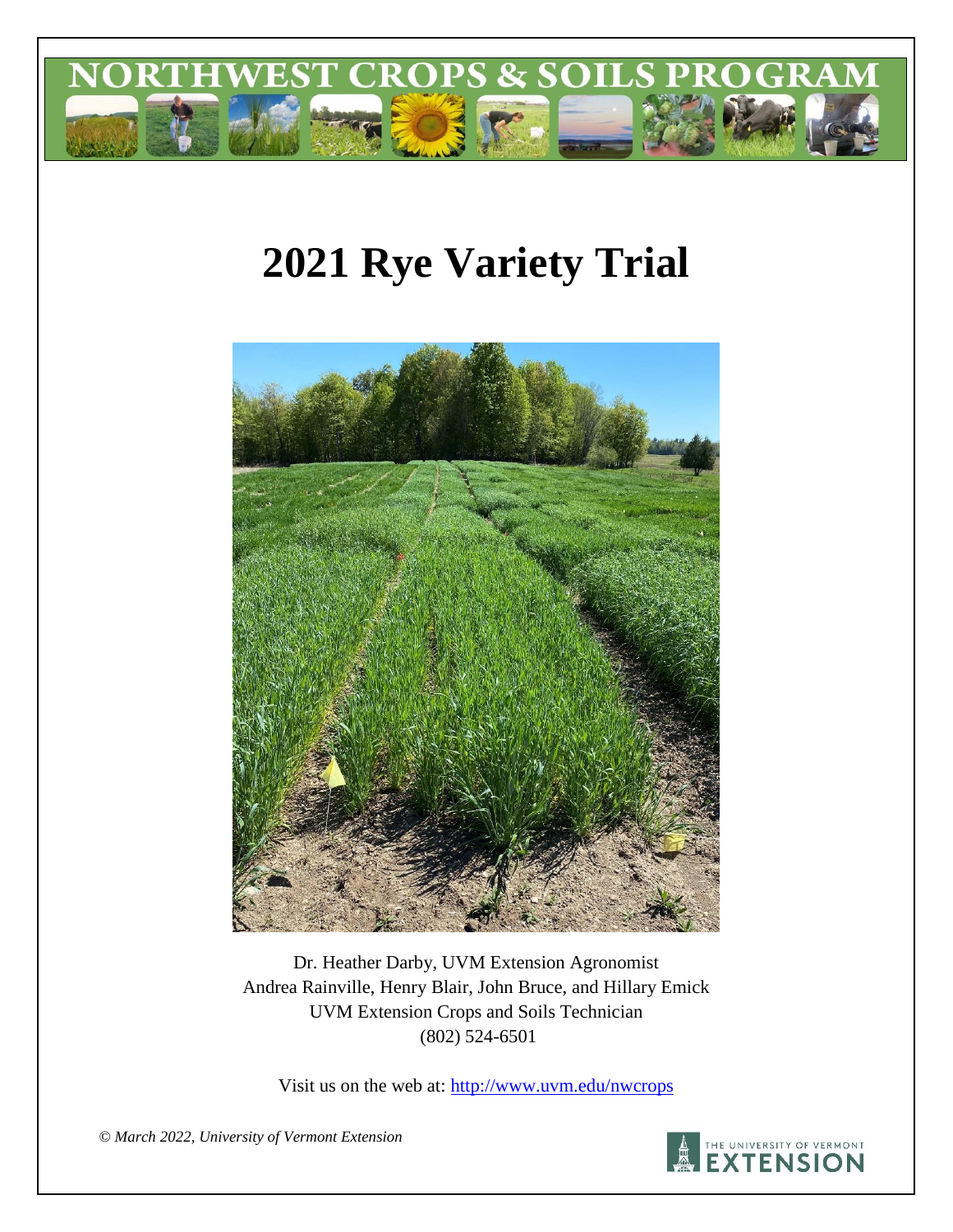#### **2021 RYE VARIETY TRIAL Dr. Heather Darby, University of Vermont Extension heather.darby[at]uvm.edu**

The interest in growing cereal rye for grain to be sold as cover crop seed, or to other value-added markets (distillers and bakers), has increased considerably across the Northeast region in recent years. As a result, farmers and end-users are requesting yield and quality information on cereal rye varieties. In 2020-2021, University of Vermont Extension Northwest Crops and Soils (NWCS) Program conducted a variety trial to evaluate yield and quality of cereal rye.

## **MATERIALS AND METHODS**

The experimental design was a randomized complete block with twelve varieties replicated four times. Treatments were twelve varieties of cereal rye including Akusti, Aroostock, Brasetto, Danko, Hazlet, KWS Tayo, ND Dylan, ND Gardner, Rymin, Sangaste, Serafino, and Svedje (Table 2).

The field was plowed, disked, and prepared with a spike tooth harrow to prepare the seedbed for planting. The plots were planted with a Great Plains cone seeder on 25-Sep 2020. Plots were 5' x 20' (Table 1). Heading date data was collected through the month of May, captured when 50% of the heads had fully emerged. Populations were measured by counting plants in 3 one-foot sections of row. On 22-Jul 2021, one day prior to harvest, three plant heights per plot were measured for each plot. Lodging for each plot was visually assessed using a 0-5 scale, with 0 indicating no lodging and 5 indicating entire plot was too lodged to be harvested.

|                                 | <b>Borderview Research Farm, Alburgh, VT</b> |  |  |  |  |  |
|---------------------------------|----------------------------------------------|--|--|--|--|--|
| Soil Type                       | Benson rocky silt loam                       |  |  |  |  |  |
| Previous Crop                   | Spring grains                                |  |  |  |  |  |
| <b>Tillage Operations</b>       | Fall plow, disc, and spike tooth harrow      |  |  |  |  |  |
| Harvest Area (ft.)              | $5 \times 20$                                |  |  |  |  |  |
| Seeding Rate (live seeds $m2$ ) | 350                                          |  |  |  |  |  |
| Replicates                      | 4                                            |  |  |  |  |  |
| <b>Planting Date</b>            | 25-Sep 2020                                  |  |  |  |  |  |
| <b>Harvest Date</b>             | 22-Jul 2021                                  |  |  |  |  |  |

**Table 1. Agronomic and trial information for the rye cover crop variety trial, 2020-2021.**

Grain plots were harvested at the Alburgh site with an Almaco SPC50 plot combine on 22-Jul. Following harvest, seed was cleaned with a small Clipper M2B cleaner (A.T. Ferrell, Bluffton, IN). Grain moisture, test weight, and yield were calculated. An approximate one-pound subsample was collected to determine quality. Quality measurements included standard testing parameters used by commercial mills. Test weight was measured by the weighing of a known volume of grain. Once test weight was determined, the samples were then ground into flour using the Perten LM3100 Laboratory Mill. At this time, flour was evaluated for its protein content, falling number, and mycotoxin levels. Grains were analyzed for protein content using the Perten Inframatic 8600 Flour Analyzer. The determination of falling number (AACC Method 56-81B, AACC Intl., 2000) was measured on the Perten FN 1500 Falling Number Machine. The falling number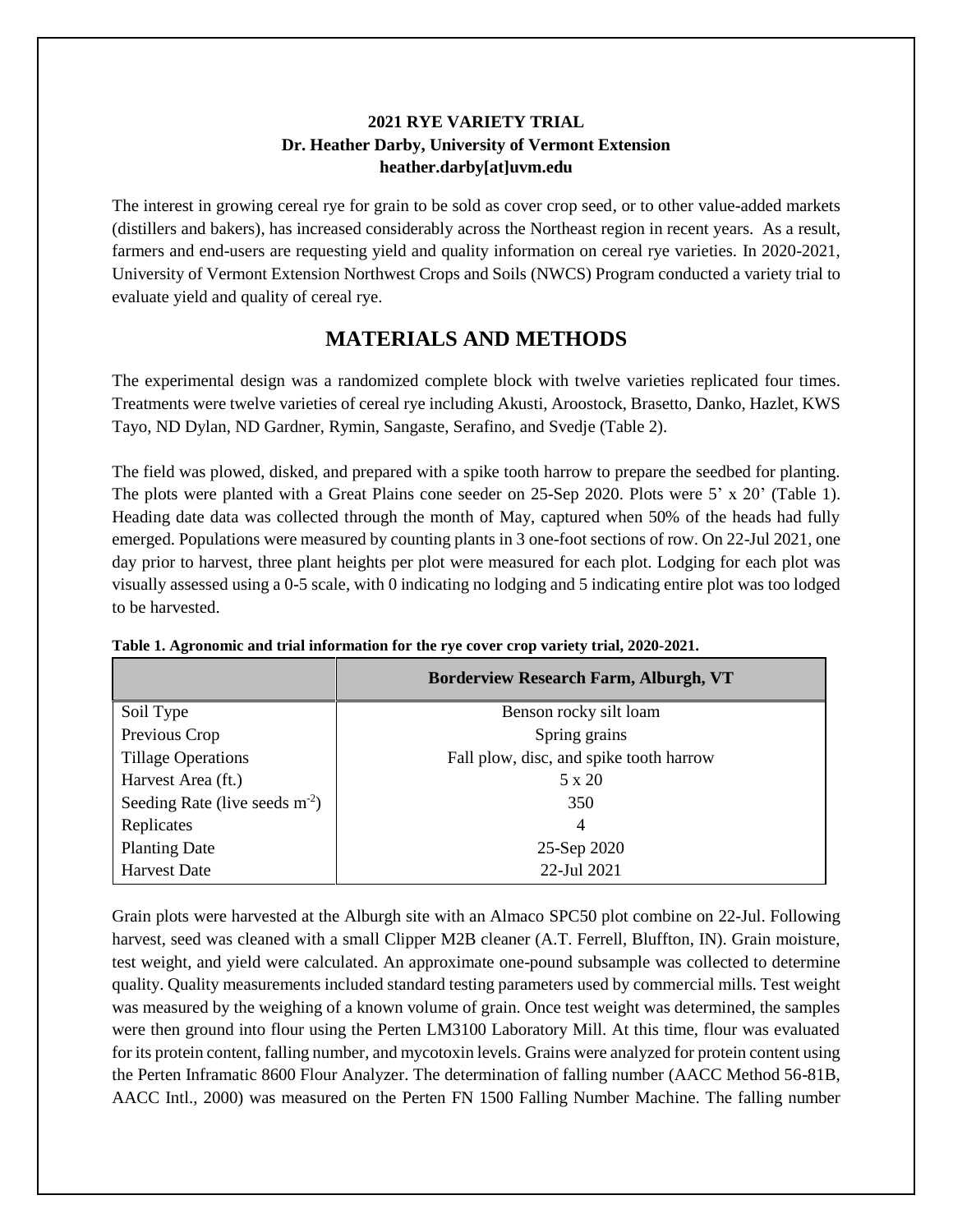indirectly measures enzymatic activity in the grain, which is typically used as an indicator of pre-harvest sprouting. It is measured by the time it takes, in seconds, for a stirrer to fall through a cooked slurry of flour and water to the bottom of the tube. Deoxynivalenol (DON) analysis was done using Veratox DON 2/3 Quantitative test from the NEOGEN Corp. This test has a detection range of 0.5 to 5 ppm. Samples with DON values greater than 1 ppm are considered unsuitable for human consumption. DON testing was performed on 1 replication, and all samples tested were below the detectable limit for the test (data not shown).

| <b>Variety</b>      | <b>Source</b>                               |  |  |  |  |
|---------------------|---------------------------------------------|--|--|--|--|
| <b>AC</b> Hazlet    | Albert Lea Seed                             |  |  |  |  |
| Akusti              | Finnish variety supplied by Ruth Fleischman |  |  |  |  |
| Aroostock           | Albert Lea Seed                             |  |  |  |  |
| Danko               | Knight Seed                                 |  |  |  |  |
| Dylan               | Seedway LLC                                 |  |  |  |  |
| <b>KWS</b> Tayo     | Albert Lea Seed                             |  |  |  |  |
| <b>KWS Brasetto</b> | Seedway LLC                                 |  |  |  |  |
| ND Gardner          | Albert Lea Seed                             |  |  |  |  |
| Rymin               | University of Minnesota                     |  |  |  |  |
| Sangasti            | <b>Great Lakes Staple Seeds</b>             |  |  |  |  |
| Serafino            | Albert Lea Seed                             |  |  |  |  |
| Svedje              | Borderview Farm, Saved Seed                 |  |  |  |  |

**Table 2. Winter rye varietal information, Alburgh, VT, 2020-2021.**

Standard characteristics were analyzed using mixed model analysis using the mixed procedure of SAS (SAS Institute, 1999). Replications within the trial were treated as random effects, and treatments were treated as fixed. Treatment mean comparisons were made using the Least Significant Difference (LSD) procedure when the F-test was considered significant ( $p<0.10$ ).

Variations in project results can occur because of variations in genetics, soil, weather, and other growing conditions. Statistical analysis makes it possible to determine whether a difference among treatments is real or whether it might have occurred due to other variations in the field. At the bottom of each table, a LSD value is presented for each variable (e.g. yield). Least Significant Differences (LSD's) at the 10% level of probability are shown. Where the difference between two treatments within a column is equal to or greater than the LSD value at the bottom of the column, you can be sure in 9 out of 10

| <b>Treatment</b> | Yield |
|------------------|-------|
| A                | 2100* |
| B                | 1900* |
| C                | 1700  |
| <b>LSD</b>       | 300   |

chances that there is a real difference between the two values. Treatments that were not significantly lower in performance than the highest value in a particular column are indicated with an asterisk. In the previous example, treatment A is significantly different from treatment C but not from treatment B. The difference between A and B is equal to 200, which is less than the LSD value of 300. This means that these treatments did not differ in yield. The difference between A and C is equal to 400, which is greater than the LSD value of 300. This means that the yields of these treatments were significantly different from one another.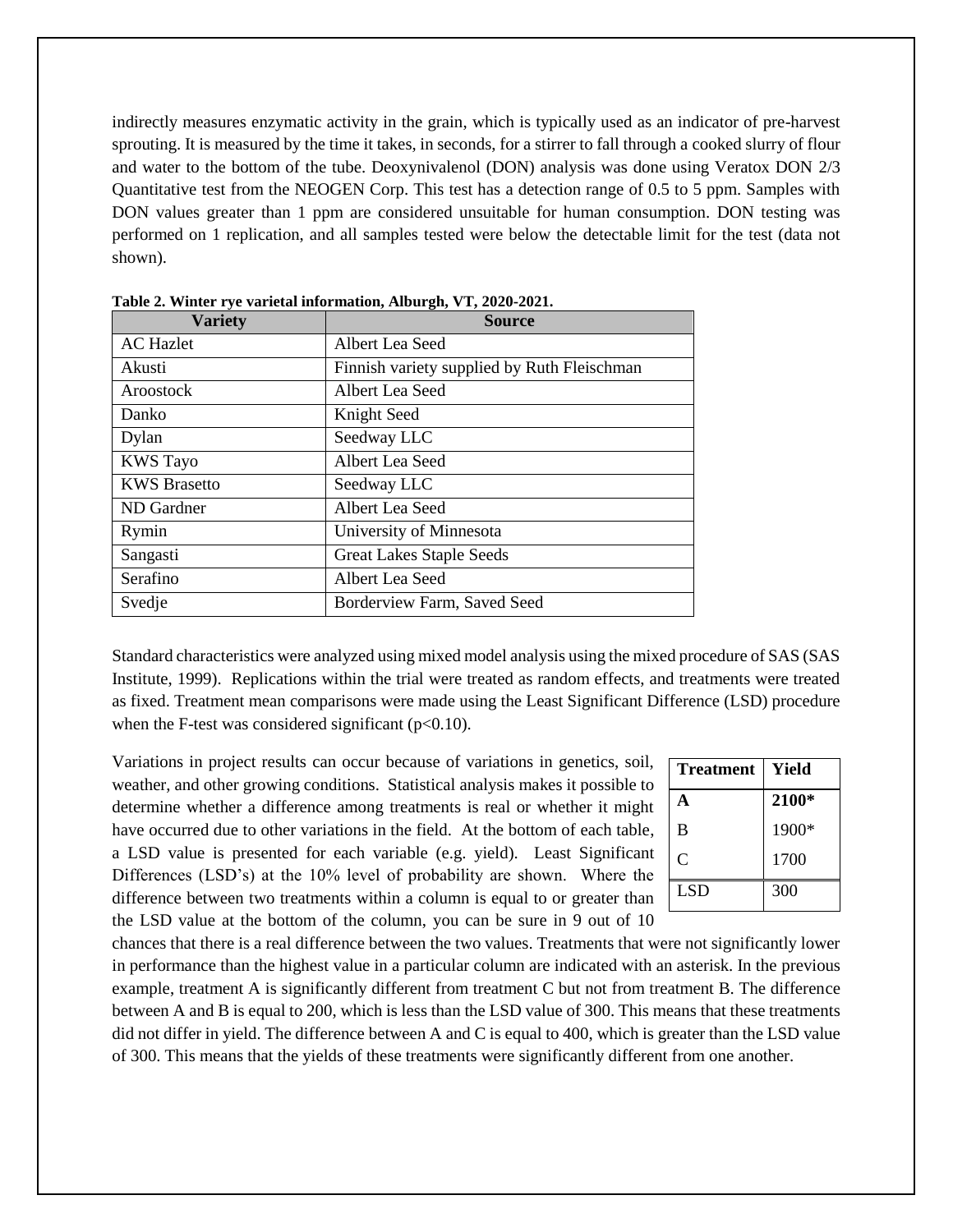#### **RESULTS**

Seasonal precipitation and temperature recorded at Borderview Research Farm in Alburgh, VT are displayed in Table 3. A cooler than average fall but warmer and drier summer led to 2705 Growing Degree Days (GDDs) accumulated April to July, which was 273 GDDs above the 30-year average for those months. The precipitation from April to July was 5.12" below normal. Overall, precipitation across the entire growing season from Sep to Jul, was 3.08" below average.

|                                          | 2020       |         |            | 2021    |         |      |         |         |
|------------------------------------------|------------|---------|------------|---------|---------|------|---------|---------|
|                                          | <b>Sep</b> | Oct     | <b>Nov</b> | Mar     | Apr     | May  | Jun     | Jul     |
| Average temperature $(^{\circ}F)$        | 68.8       | 59.2    | 48.3       | 19.8    | 33.2    | 48.1 | 58.4    | 70.3    |
| Departure from normal                    | $-1.89$    | $-3.53$ | $-2.01$    | $-3.07$ | 0.93    | 2.52 | $-0.03$ | 2.81    |
|                                          |            |         |            |         |         |      |         |         |
| Precipitation (inches)                   | 6.77       | 2.75    | 3.56       | 0.47    | 0.97    | 3.52 | 0.66    | 3.06    |
| Departure from normal                    | 3.23       | $-0.92$ | $-0.27$    | $-1.30$ | $-1.27$ | 0.45 | $-3.10$ | $-1.20$ |
|                                          |            |         |            |         |         |      |         |         |
| Growing Degree Days $(32^{\circ}$ -95°F) | 1141       | 816     | 521        | 32      | 241     | 497  | 818     | 1149    |
| Departure from normal                    | -58        | $-107$  | $-48$      | 21      | 103     | 85   | $-1$    | 86      |

**Table 3. Temperature and precipitation summary for Alburgh, VT, 2020 and 2021 growing season.**

Based on weather data from a Davis Instruments Vantage Pro2 with WeatherLink data logger. Historical averages are for 30 years of NOAA data (1981-2010) from Burlington, VT. [\(http://www.nrcc.cornell.edu/page\\_nowdata.html\)](http://www.nrcc.cornell.edu/page_nowdata.html).

Disease and pest scouting occurred on 17-Jun 2021 (Table 4). The top two leaves from three plants per plot were examined and percentage of the foliar surface that was damaged by several different pests and foliar diseases was recorded. Foliar diseases reduce photosynthetic leaf area, use nutrients, and increase respiration and transpiration within colonized host tissues. Diseased plants may exhibit reduced vigor, growth, and seed fill. Earlier occurrence, greater degree of host susceptibility, and longer duration of conditions favorable for disease development can increase the yield loss. When scouted on 17-Jun, each plot was assessed for several distinct diseases. These individual disease ratings were combined into a single foliar disease rating for statistical analysis.

There was a large span of disease with varieties ranging from 6-25% of foliar area affected. The most prevalent disease issues were fungal diseases. Rust and powdery mildew were detected, but rust was more prevalent than powdery mildew. A variety of diseases causing brown foliar lesions were present, but none were as prevalent as rust. The variety with the lowest disease burden was KWS Tayo with 5.6% of the foliar surface affected in the average plant of this variety. Aroostock and Brasetto showed statistically similar results with 10.3% and 11.7% affected by disease. Seven of the remaining varieties, Serafino, Danko, Svedje, Ssangaste, Akusti, Hazlet and Rymin all reported statistically similar results to each other, with between 16.7 % and 25% of their foliar surfaces affected by disease, Rymin being the highest.

Damage was noted from several arthropod pests including thrips, mites, aphids, and cereal leaf beetle. Leaf damage from all pests was combined into a single arthropod pest damage category for statistical analysis. The most common arthropod pests noted were thrips. Overall, pest damage was minimal, with all varieties reporting under 7%. Akusti had the least pest damage, with 2.6% of foliar surface affected on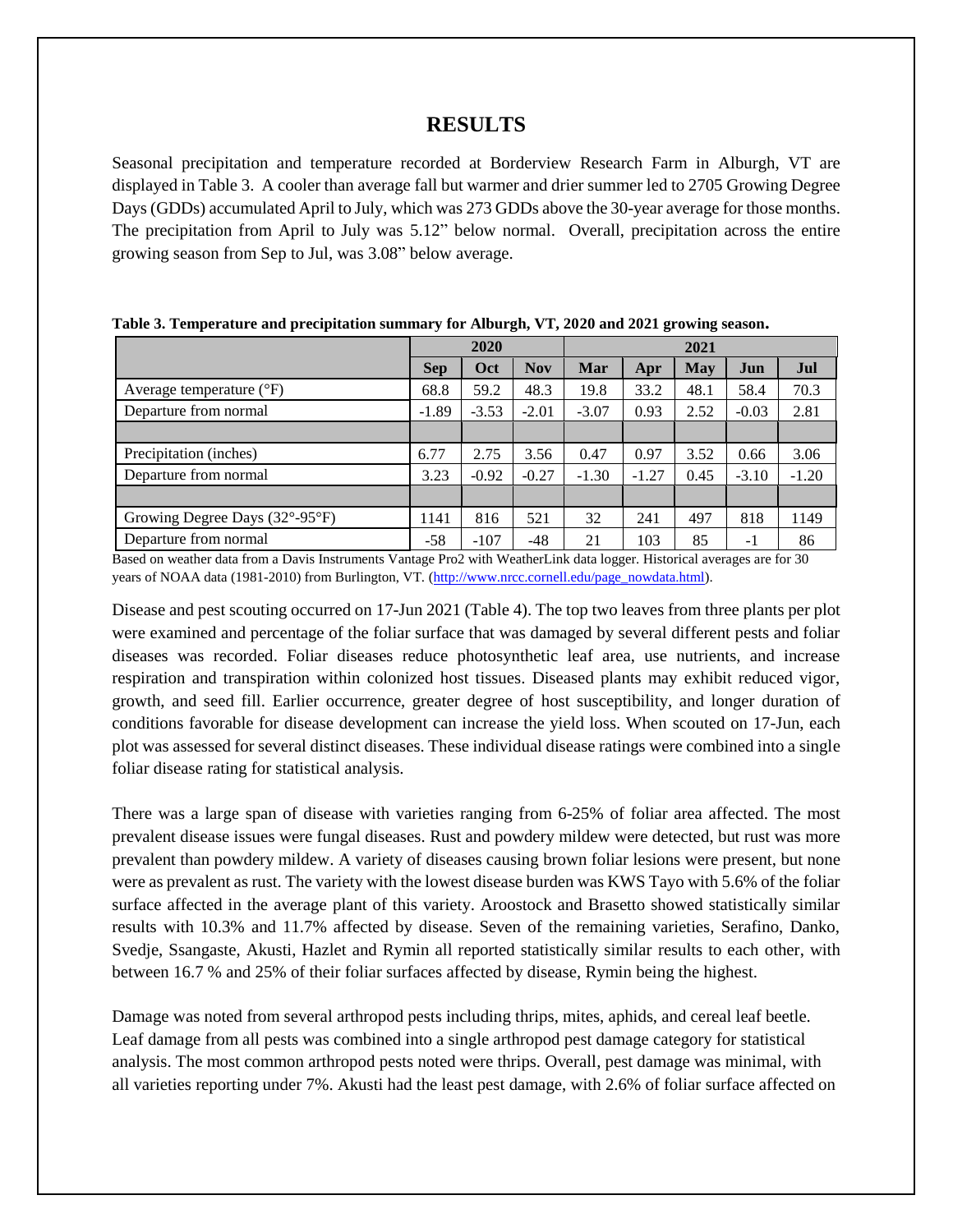average. All other varieties except Serafino which reported 6.8% damage, had statistically similar results as Akusti.

|                    | <b>Heading</b><br>date | <b>Population</b> | <b>Arthropod</b><br><b>Pest</b><br><b>Damage</b> | <b>Disease</b>                  | Height | Lodging           |
|--------------------|------------------------|-------------------|--------------------------------------------------|---------------------------------|--------|-------------------|
|                    |                        | plants $m2$       | % foliar<br>surface<br>affected                  | % foliar<br>surface<br>affected | cm     | $0 - 5^{\dagger}$ |
| Akusti             | $19-May$               | 229*              | $2.6*$                                           | 22.0                            | 143    | 2.75              |
| Aroostock          | $17-May$               | 248*              | $3.6*$                                           | $11.1*$                         | 162    | 4.25              |
| <b>Brasetto</b>    | $19-May$               | $241*$            | $3.1*$                                           | $10.3*$                         | 132    | 3.00              |
| Danko              | 18-May                 | 221               | $2.7*$                                           | 16.9                            | 143    | $0.75*$           |
| Hazlet             | $18-May$               | $251*$            | $3.8*$                                           | 24.1                            | 146    | $2.00*$           |
| <b>KWS</b> Tayo    | 18-May                 | 207               | $4.2*$                                           | $5.6*$                          | 133    | $2.25*$           |
| ND Dylan           | $19-May$               | 221               | $2.9*$                                           | 16.4                            | 149    | 3.75              |
| ND Gardner         | $17-May$               | 238*              | $4.7*$                                           | 16.2                            | 151    | 4.25              |
| Rymin              | $19-May$               | $241*$            | $4.3*$                                           | 25.0                            | 165    | 4.25              |
| Sangaste           | $20$ -May              | $256*$            | $3.4*$                                           | 20.5                            | 183    | 2.75              |
| Serafino           | $19-May$               | 234*              | 6.8                                              | 16.7                            | 146    | $1.75*$           |
| Svedje             | $20$ -May              | $242*$            | $3.4*$                                           | 20.2                            | 155    | 4.00              |
| LSD $(p=0.10)^{8}$ | 0.936                  | 32.9              | 2.6                                              | 8.5                             | 13     | 1.65              |
| <b>Trial Mean</b>  | 18-May                 | 236               | 3.8                                              | 17.1                            | 151    | 2.98              |
|                    |                        |                   |                                                  |                                 |        |                   |

**Table 4. Agronomic data by rye variety, Alburgh, VT, 2021.**

†Lodging was rated on a 0 to 5 scale where 0 indicates no lodging and 5 indicates entire plot lodged.

‡Within a column, varieties with an asterik (\*) were not different from the top performer (in **bold**).

§LSD; least significant difference at the p=0.10 level.

Heading date, heights, lodging and target populations were assessed by variety (Table 4). There were significant differences in each measurement. Sangasti was the tallest variety at 183 cm, and was also among the latest to head out, along with Svedje. The average height across the variety trial was 151 cm. Lodging varied across varieties, ranging from 0.75 to 4.25 on a scale from 1-5. Danko experiencing the most minimal lodging with 0.75. The target population was  $350$  plants  $m<sup>2</sup>$ . None of the varieties met or exceeded this target with Sangaste having the highest population at 256 plants  $m<sup>2</sup>$ . In the remaining varieties, all but three varieties (Danko, ND Dylan, and KWS Tayo) showed statistically similar results as Sangaste. It is possible that the varieties experienced less germination because of the dry and cold fall.

Yields are adjusted for a 13.5% moisture basis. Yields ranged between 1995 and 6429 lbs ac<sup>-1</sup> with KWS Tayo and Brasetto as the top performing varieties (Table 5). The ideal test weight for rye is 56 lbs bu<sup>-1</sup>; none of the varieties met or exceeded this test weight. Hazlet had the highest test weight at 46.1 lbs bu<sup>-1</sup> with Akusti, Aroostock, Brasetto and KWS Tayo all having statistically similar results. The ideal moisture content for grain storage is below 13.5%. Moisture measurements were recorded at harvest. None of the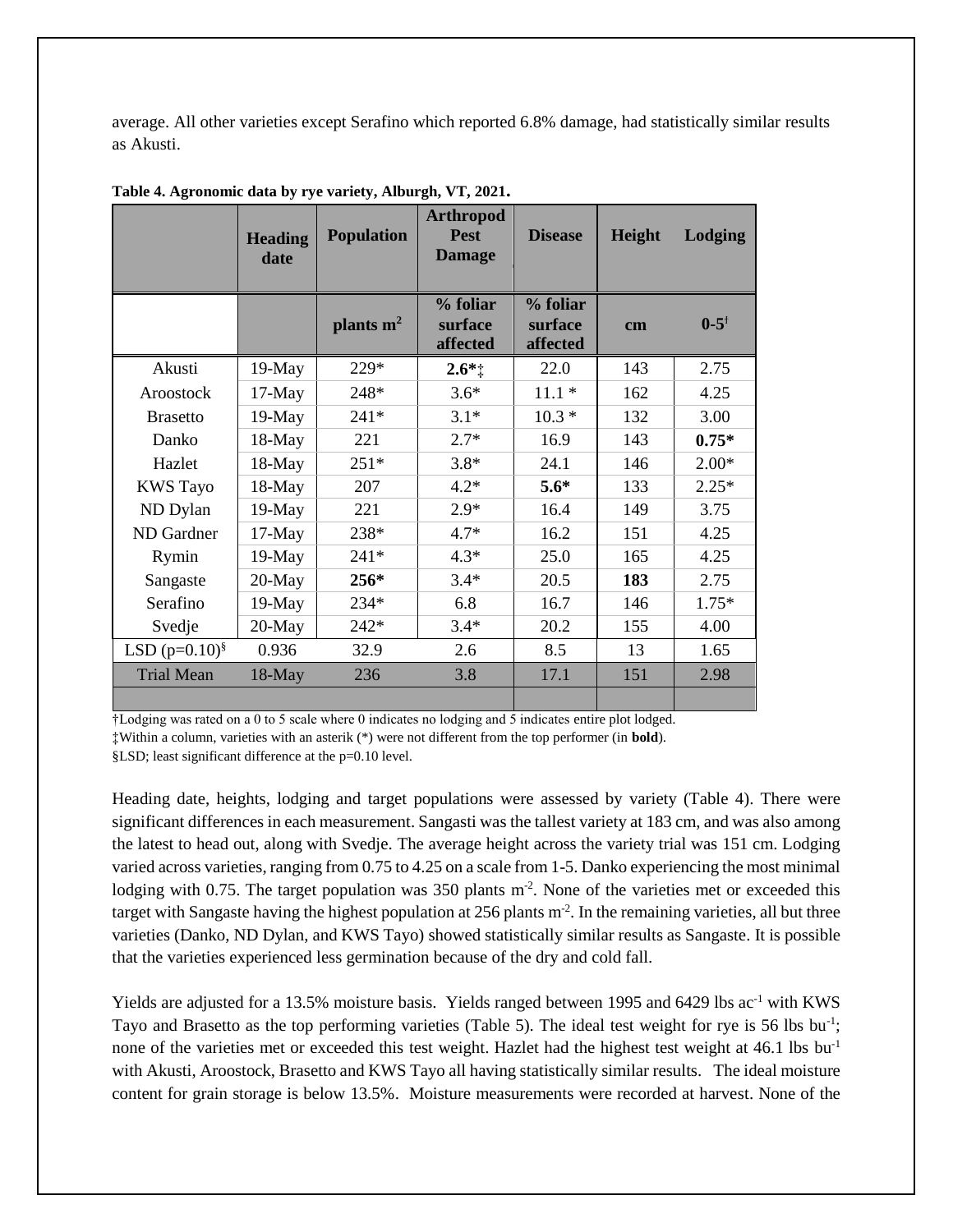varieties were below 13.5%. Hazlet was the lowest at 18.3% along with all but three varieties being statistically similar.

| <b>Variety</b>                                    | Yield<br>$@13.5\%$<br>moisture | <b>Harvest</b><br>moisture | <b>Test</b><br>Weight          | <b>Crude</b><br>protein<br>@ 12%<br>moisture | <b>Falling</b><br>number |
|---------------------------------------------------|--------------------------------|----------------------------|--------------------------------|----------------------------------------------|--------------------------|
|                                                   | $\text{lbs}$ ac <sup>-1</sup>  | $\frac{0}{0}$              | $\mathbf{lbs}\mathbf{bu}^{-1}$ | $\frac{6}{9}$                                | seconds                  |
| Akusti                                            | 3681                           | 19.9**                     | $41.9*$                        | 9.90                                         | 197                      |
| Aroostock                                         | 3419                           | $19.7*$                    | $42.1*$                        | $12.7**$                                     | 196                      |
| <b>Brasetto</b>                                   | 6073*                          | 19.6*                      | $42.4*$                        | 9.60                                         | 284*                     |
| Danko                                             | 4978                           | 22.5                       | 36.5                           | 9.20                                         | 205                      |
| Hazlet                                            | 4463                           | 18.3                       | $46.1*$                        | 9.20                                         | 154                      |
| <b>KWS</b> Tayo                                   | 6429*                          | 19.9*                      | $42.0*$                        | 8.70                                         | 230                      |
| ND Dylan                                          | 3639                           | 19.8*                      | 40.0                           | 10.4                                         | 173                      |
| ND Gardner                                        | 3827                           | 20.9                       | 38.7                           | 11.8                                         | 146                      |
| Rymin                                             | 3846                           | $19.0*$                    | 41.1                           | 11.0                                         | 153                      |
| Sangaste                                          | 3391                           | $20.8*$                    | 34.3                           | 11.2                                         | 155                      |
| Serafino                                          | 5003                           | $20.5*$                    | $41.7*$                        | 9.60                                         | $241*$                   |
| Svedje                                            | 1995                           | 21.5                       | 32.9                           | $13.4*$                                      | 81.0                     |
| LSD ( $p=0.10$ ) <sup><math>\ddagger</math></sup> | 684                            | 2.5                        | 4.9                            | 1.4                                          | 44.4                     |
| Trial mean                                        | 4229                           | 20.2                       | 40                             | 10.6                                         | 184                      |

**Table 5. Yield and quality of winter rye varieties, Alburgh, VT, 2021.**

‡Within a column, varieties with an asterik (\*) were not different from the top performer (in bold). ‡LSD; least significant difference at the p=0.10 level.

The 12 winter rye varieties were analyzed for crude protein and falling number (Table 5). Svedje and Aroostock had the highest crude protein measures at 13.4% and 12.7% respectively. Falling number ranged between 80 (Svedje) and 284 (Brasseto). The ideal falling number range for wheat is 250-350, however lower falling numbers around 150 seconds have been acceptable, or even preferable, to bakers using rye flours. See the 2020 Rye Harvest Date Trial Report for more details about falling number in rye.

#### **DISCUSSION**

The average trial yields for the 2019 season were 2093 lbs  $ac^{-1}$  with top performing varieties (Brasetto and Dolero) topping out over 3600 lbs ac<sup>-1</sup>. Comparatively, the 2020 season trial was much higher with a yield average over 4700 lbs ac<sup>-1</sup> with Dolero and Bono both yielding well over 6000 lbs ac<sup>-1</sup>. Finally, the 2021 season yield fell in between the 2019 and 2020 data with an average of 4229 lbs. The top performing varieties were KWS Tayo yielding 6429 lbs and Brasetto yielding 6073 lbs.

Overall, pest damage was minimal, with thrips causing the most destruction. Disease ranged widely, with some varieties experiencing between 20-25% foliar surfaces affected, rust being the most prevalent disease. KWS Tayo, Aroostock and Brasetto appeared to be the most disease resistant of the varieties.